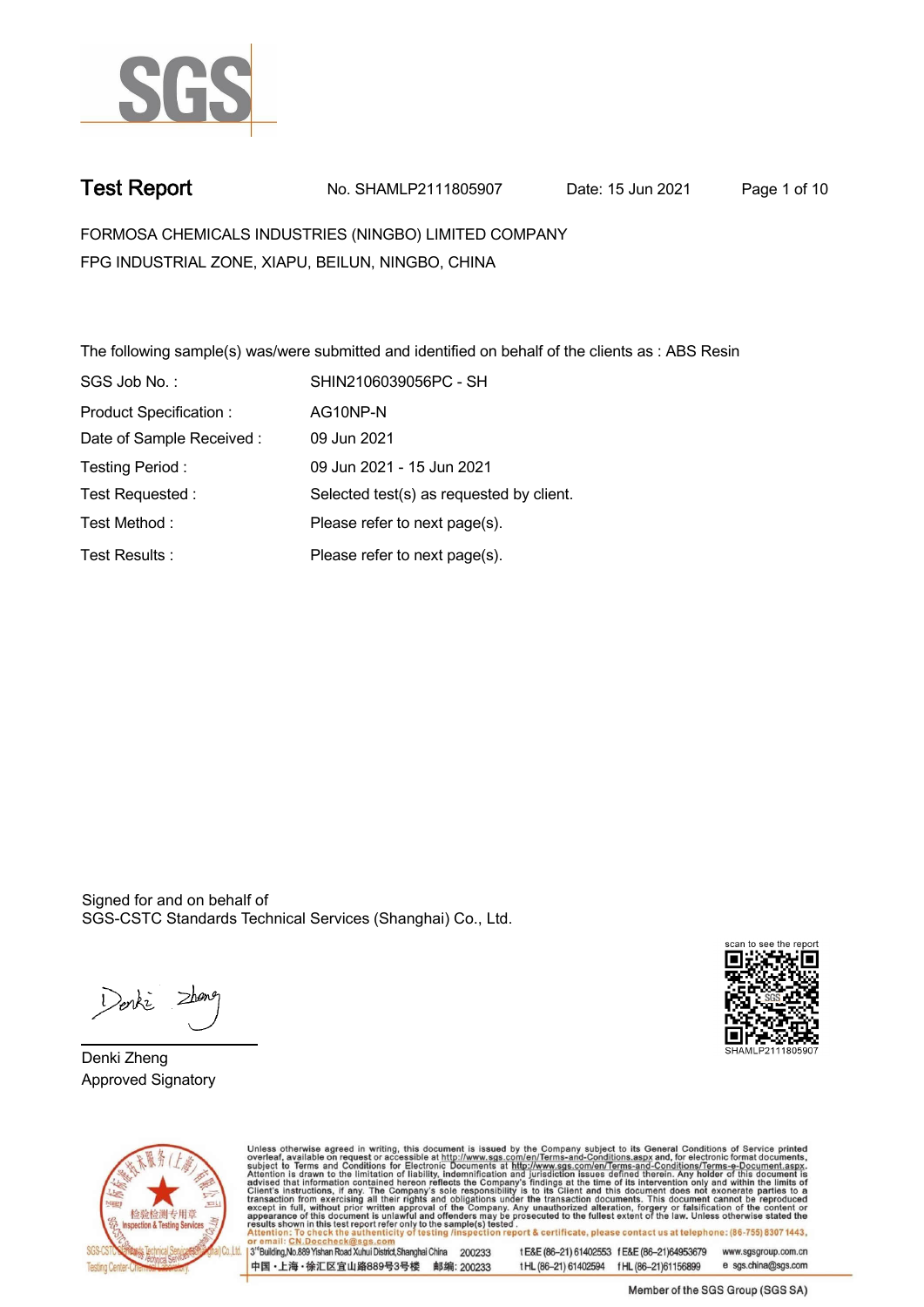

**Test Report. No. SHAMLP2111805907 Date: 15 Jun 2021. Page 2 of 10.**

**Test Results :.**

**Test Part Description : .**

| Specimen No.    | SGS Sample ID    | <b>Description</b>    |  |
|-----------------|------------------|-----------------------|--|
| SN <sub>1</sub> | SHA21-118059.004 | Beige plastic pellets |  |

**Remarks :.(1) 1 mg/kg = 0.0001% .**

**(2) MDL = Method Detection Limit .**

**(3) ND = Not Detected ( < MDL ) .**

**(4) "-" = Not Regulated .**

## **RoHS Directive (EU) 2015/863 amending Annex II to Directive 2011/65/EU.**

**Test Method :. With reference to IEC 62321-4:2013+AMD1:2017, IEC62321-5:2013, IEC62321-7-2:2017, IEC 62321-6:2015 and IEC62321-8:2017, analyzed by ICP-OES, UV-Vis and GC-MS. .**

| Test Item(s)                 | Limit | <u>Unit</u> | <b>MDL</b>               | 004       |
|------------------------------|-------|-------------|--------------------------|-----------|
| Cadmium (Cd)                 | 100   | mg/kg       | $\overline{2}$           | ND        |
| Lead (Pb)                    | 1000  | mg/kg       | $\overline{2}$           | <b>ND</b> |
| Mercury (Hg)                 | 1000  | mg/kg       | $\overline{2}$           | <b>ND</b> |
| Hexavalent Chromium (Cr(VI)) | 1000  | mg/kg       | 8                        | <b>ND</b> |
| Sum of PBBs                  | 1000  | mg/kg       | $\overline{a}$           | ND        |
| Monobromobiphenyl            |       | mg/kg       | 5                        | ND.       |
| Dibromobiphenyl              | -     | mg/kg       | 5                        | ND.       |
| Tribromobiphenyl             |       | mg/kg       | 5                        | ND.       |
| Tetrabromobiphenyl           | -     | mg/kg       | 5                        | ND        |
| Pentabromobiphenyl           |       | mg/kg       | 5                        | <b>ND</b> |
| Hexabromobiphenyl            | -     | mg/kg       | 5                        | ND.       |
| Heptabromobiphenyl           |       | mg/kg       | 5                        | <b>ND</b> |
| Octabromobiphenyl            | -     | mg/kg       | 5                        | ND        |
| Nonabromobiphenyl            |       | mg/kg       | 5                        | ND.       |
| Decabromobiphenyl            |       | mg/kg       | 5                        | ND        |
| Sum of PBDEs                 | 1000  | mg/kg       | $\overline{\phantom{a}}$ | ND.       |
| Monobromodiphenyl ether      |       | mg/kg       | 5                        | ND        |
| Dibromodiphenyl ether        | -     | mg/kg       | 5                        | ND.       |
| Tribromodiphenyl ether       | -     | mg/kg       | 5                        | <b>ND</b> |
| Tetrabromodiphenyl ether     |       | mg/kg       | 5                        | <b>ND</b> |



Unless otherwise agreed in writing, this document is issued by the Company subject to its General Conditions of Service printed overleaf, available on request or accessible at http://www.sgs.com/en/Terms-and-Conditions.asp

3<sup>rd</sup> Building, No.889 Yishan Road Xuhui District, Shanghai China 200233 中国·上海·徐汇区宜山路889号3号楼 邮编: 200233 tE&E (86-21) 61402553 fE&E (86-21)64953679 www.sgsgroup.com.cn

t HL (86-21) 61402594 f HL (86-21) 61156899 e sgs.china@sgs.com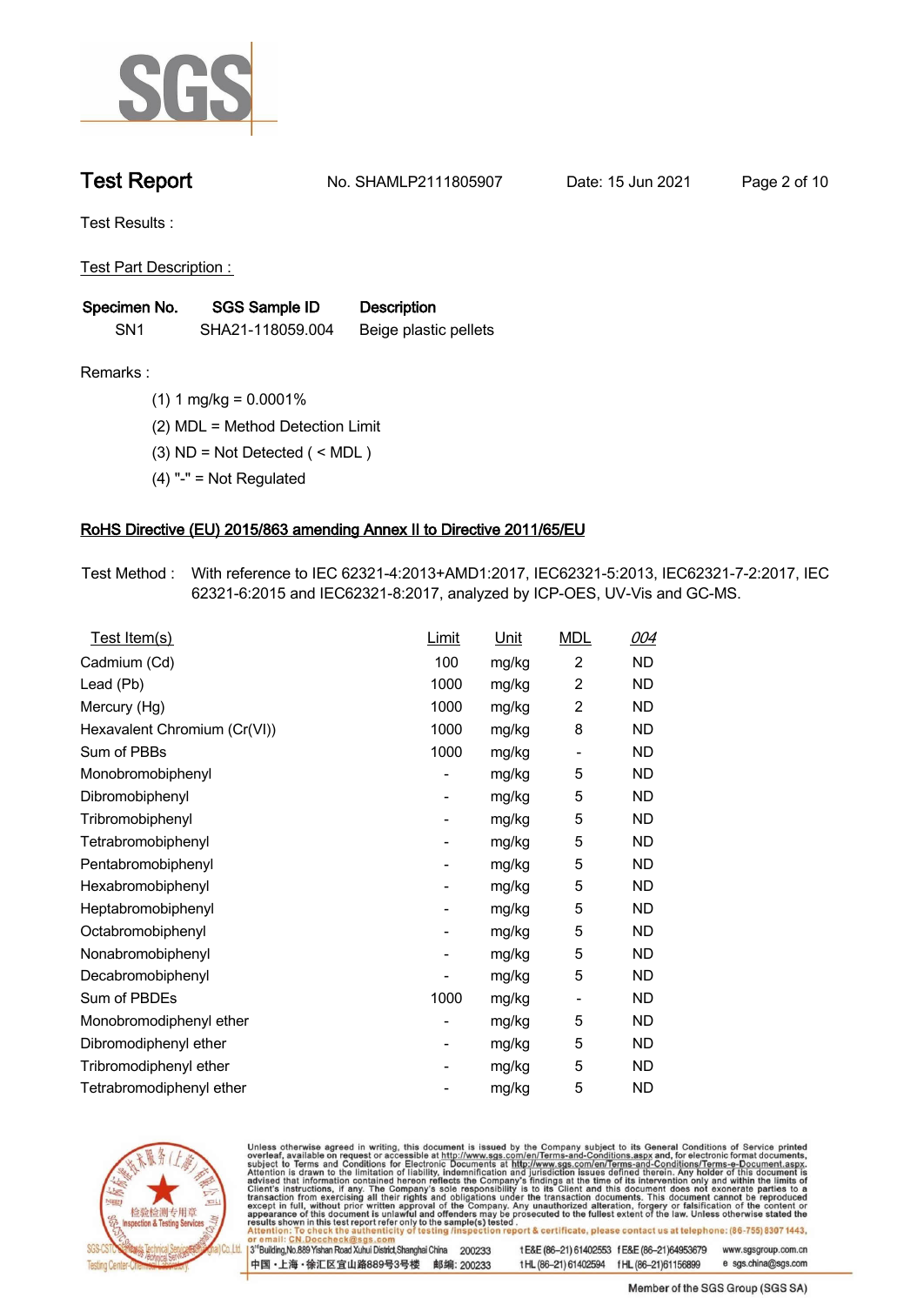

| <b>Test Report</b>                | No. SHAMLP2111805907 |       | Date: 15 Jun 2021 |           | Page 3 of 10 |
|-----------------------------------|----------------------|-------|-------------------|-----------|--------------|
| Test Item(s)                      | Limit                | Unit  | <b>MDL</b>        | 004       |              |
| Pentabromodiphenyl ether          |                      | mg/kg | 5                 | <b>ND</b> |              |
| Hexabromodiphenyl ether           | -                    | mg/kg | 5                 | <b>ND</b> |              |
| Heptabromodiphenyl ether          | -                    | mg/kg | 5                 | <b>ND</b> |              |
| Octabromodiphenyl ether           | -                    | mg/kg | 5                 | <b>ND</b> |              |
| Nonabromodiphenyl ether           | -                    | mg/kg | 5                 | <b>ND</b> |              |
| Decabromodiphenyl ether           | -                    | mg/kg | 5                 | <b>ND</b> |              |
| Di-butyl Phthalate (DBP)          | 1000                 | mg/kg | 50                | <b>ND</b> |              |
| Benzyl Butyl Phthalate (BBP)      | 1000                 | mg/kg | 50                | <b>ND</b> |              |
| Di-2-Ethyl Hexyl Phthalate (DEHP) | 1000                 | mg/kg | 50                | <b>ND</b> |              |
| Diisobutyl Phthalates (DIBP)      | 1000                 | mg/kg | 50                | <b>ND</b> |              |

**Notes :.**

- **(1) The maximum permissible limit is quoted from RoHS Directive (EU) 2015/863. IEC 62321 series is equivalent to EN 62321 series https://www.cenelec.eu/dyn/www/f?p=104:30:1742232870351101::::FSP\_ORG\_ID,FSP\_LANG\_ID: 1258637,25**
- **(2) The restriction of DEHP, BBP, DBP and DIBP shall apply to medical devices, including in vitro medical devices, and monitoring and control instruments,including industrial monitoring and control instruments, from 22 July 2021. .**

## **Polycyclic aromatic hydrocarbons (PAHs).**

**Test Method :. With reference to AfPS GS 2019:01 PAK, analysis was performed by GC-MS. .**

| Test Item(s)                 | Unit  | <b>MDL</b> | 004       |
|------------------------------|-------|------------|-----------|
| Benzo(a)pyrene(BaP)          | mg/kg | 0.1        | <b>ND</b> |
| Benzo(e)pyrene(BeP)          | mg/kg | 0.1        | <b>ND</b> |
| Benzo(a)anthracene(BaA)      | mg/kg | 0.1        | <b>ND</b> |
| Benzo(b)fluoranthene(BbF)    | mg/kg | 0.1        | ND.       |
| Benzo(j)fluoranthene(BjF)    | mg/kg | 0.1        | <b>ND</b> |
| Benzo(k)fluoranthene(BkF)    | mg/kg | 0.1        | <b>ND</b> |
| Chrysene(CHR)                | mg/kg | 0.1        | <b>ND</b> |
| Dibenzo(a,h)anthracene(DBA)  | mg/kg | 0.1        | <b>ND</b> |
| Benzo(g,h,i)perylene(BPE)    | mg/kg | 0.1        | <b>ND</b> |
| Indeno(1,2,3-c,d)pyrene(IPY) | mg/kg | 0.1        | ND.       |
| Phenanthrene(PHE)            | mg/kg | 0.1        | ND.       |
| Pyrene(PYR)                  | mg/kg | 0.1        | <b>ND</b> |
| Anthracene(ANT)              | mg/kg | 0.1        | <b>ND</b> |
| Fluoranthene(FLT)            | mg/kg | 0.1        | <b>ND</b> |
|                              |       |            |           |



Unless otherwise agreed in writing, this document is issued by the Company subject to its General Conditions of Service printed overleaf, available on request or accessible at http://www.sgs.com/en/Terms-and-Conditions.asp

3<sup>14</sup> Building, No.889 Yishan Road Xuhui District, Shanghai China 200233 中国·上海·徐汇区宜山路889号3号楼 邮编: 200233 tE&E (86-21) 61402553 fE&E (86-21)64953679 www.sgsgroup.com.cn

t HL (86-21) 61402594 f HL (86-21) 61156899 e sgs.china@sgs.com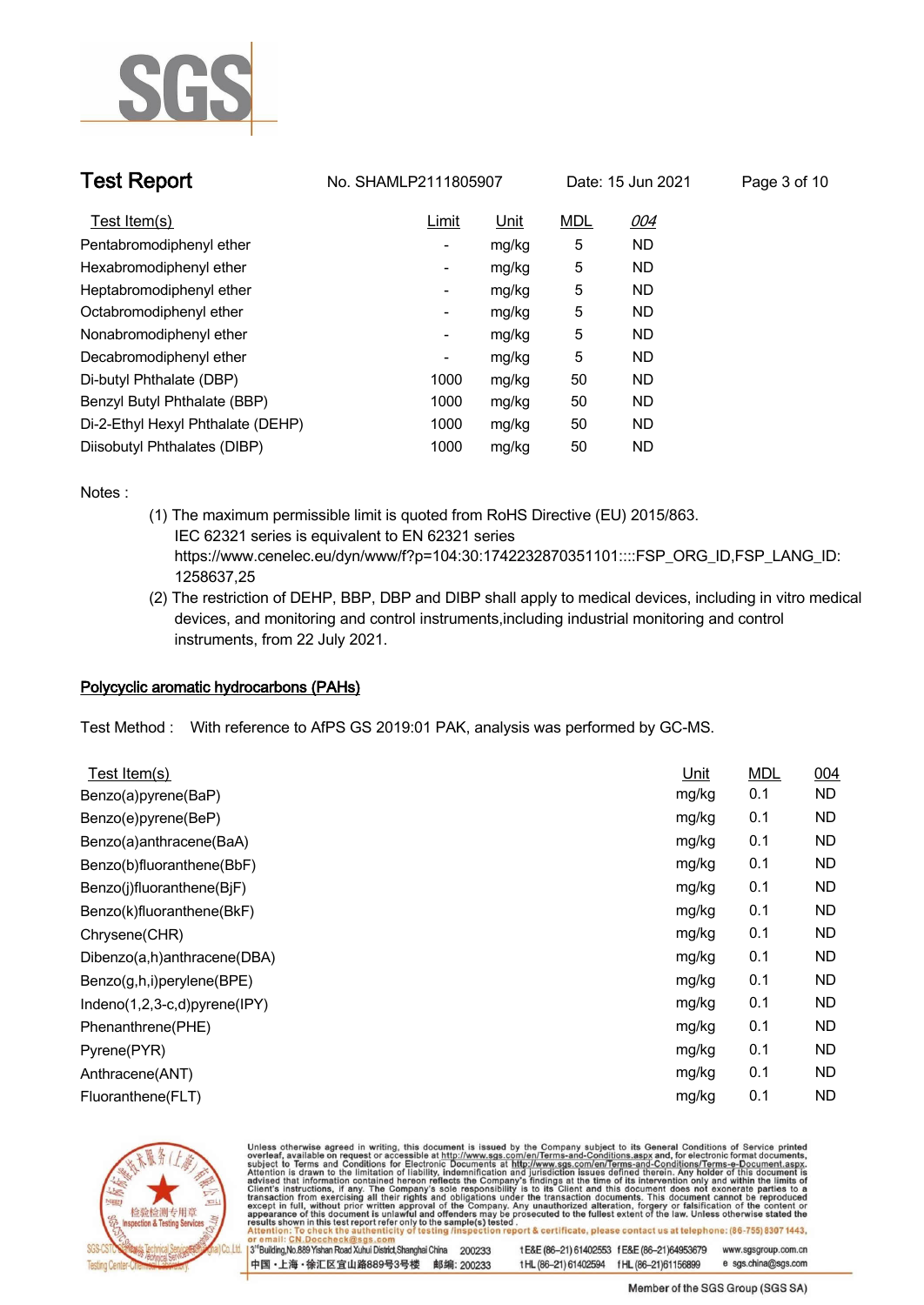

**Test Report. No. SHAMLP2111805907 Date: 15 Jun 2021. Page 4 of 10.**

| Test Item(s)                                            | <u>Unit</u> | mdl                      | 004 |
|---------------------------------------------------------|-------------|--------------------------|-----|
| Sum of Phenanthrene(PHE), Pyrene(PYR), Anthracene(ANT), | mg/kg       | $\overline{\phantom{a}}$ | ND. |
| Fluoranthene(FLT)                                       |             |                          |     |
| Naphthalene(NAP)                                        | mg/kg       | 0.1                      | ND. |
| Sum of 15 PAHs                                          | mg/kg       |                          | ND  |

AfPS (German commission for Product Safety): PAHs requirements

|                                                                              | Category 1<br>Category 2                                                                                                                                                                                                                                                                |                                                                                                                                                                                                     |                                     | Category 3                                                                                                                                                             |                                     |
|------------------------------------------------------------------------------|-----------------------------------------------------------------------------------------------------------------------------------------------------------------------------------------------------------------------------------------------------------------------------------------|-----------------------------------------------------------------------------------------------------------------------------------------------------------------------------------------------------|-------------------------------------|------------------------------------------------------------------------------------------------------------------------------------------------------------------------|-------------------------------------|
| Parameter<br>Unit: mg/kg                                                     | Materials intended to be<br>placed in the mouth, or<br>materials coming into<br>long-term contact with<br>skin (more than 30s)<br>during the intended use<br>-in toys according to<br>Directive 2009/48/EC<br>or<br>-for the use by<br>children <sup>a,b</sup> up to 3<br>years of age. | Materials not covered by<br>category 1, coming into long-<br>term contact (more than 30s)<br>or short-term repetitive<br>contact <sup>c</sup> with skin during the<br>intended or foreseeable used. |                                     | Materials covered neither by<br>category 1 nor by category 2.<br>coming into short-term<br>contact (up to 30s) with skin<br>during the intended or<br>foreseeable use. |                                     |
|                                                                              |                                                                                                                                                                                                                                                                                         | a.<br>use by<br>children                                                                                                                                                                            | b.<br>other<br>consumer<br>products | a.<br>use by<br>children                                                                                                                                               | b.<br>other<br>consumer<br>products |
| Benzo(a)pyrene (BaP)                                                         | ${}_{0.2}$                                                                                                                                                                                                                                                                              | ${}_{0.2}$                                                                                                                                                                                          | ${}< 0.5$                           | ${}< 0.5$                                                                                                                                                              | $\leq 1$                            |
| Benzo(e)pyrene (BeP)                                                         | ${}_{0.2}$                                                                                                                                                                                                                                                                              | ${}_{0.2}$                                                                                                                                                                                          | ${}< 0.5$                           | ${}< 0.5$                                                                                                                                                              | ≺ 1                                 |
| Benzo(a)anthracene (BaA)                                                     | ${}_{0.2}$                                                                                                                                                                                                                                                                              | ${}_{0.2}$                                                                                                                                                                                          | ${}_{0.5}$                          | ${}_{0.5}$                                                                                                                                                             | $\leq 1$                            |
| Benzo(b)fluoranthene (BbF)                                                   | ${}< 0.2$                                                                                                                                                                                                                                                                               | ${}_{0.2}$                                                                                                                                                                                          | ${}< 0.5$                           | ${}< 0.5$                                                                                                                                                              | $\leq 1$                            |
| Benzo(j)fluoranthene (BjF)                                                   | ${}_{0.2}$                                                                                                                                                                                                                                                                              | ${}< 0.2$                                                                                                                                                                                           | ${}< 0.5$                           | ${}< 0.5$                                                                                                                                                              | $\leq 1$                            |
| Benzo(k)fluoranthene (BkF)                                                   | ${}_{0.2}$                                                                                                                                                                                                                                                                              | ${}_{0.2}$                                                                                                                                                                                          | ${}_{0.5}$                          | ${}_{0.5}$                                                                                                                                                             | $\leq 1$                            |
| Chrysene (CHR)                                                               | ${}< 0.2$                                                                                                                                                                                                                                                                               | ${}_{0.2}$                                                                                                                                                                                          | ${}< 0.5$                           | ${}< 0.5$                                                                                                                                                              | $\leq 1$                            |
| Dibenzo(a,h)anthracene<br>(DBA)                                              | ${}_{0.2}$                                                                                                                                                                                                                                                                              | ${}< 0.2$                                                                                                                                                                                           | ${}< 0.5$                           | ${}< 0.5$                                                                                                                                                              | $\leq 1$                            |
| Benzo(g,h,i)perylene (BPE)                                                   | ${}_{0.2}$                                                                                                                                                                                                                                                                              | ${}< 0.2$                                                                                                                                                                                           | ${}< 0.5$                           | ${}< 0.5$                                                                                                                                                              | $\leq 1$                            |
| Indeno(1,2,3-cd)pyrene (IPY)                                                 | ${}_{0.2}$                                                                                                                                                                                                                                                                              | ${}_{0.2}$                                                                                                                                                                                          | ${}_{0.5}$                          | ${}< 0.5$                                                                                                                                                              | $\leq 1$                            |
| Phenanthrene (PHE), pyrene<br>(PYR), anthracene (ANT),<br>fluoranthene (FLT) | $< 1$ Sum                                                                                                                                                                                                                                                                               | $< 5$ Sum                                                                                                                                                                                           | $< 10$ Sum                          | $< 20$ Sum                                                                                                                                                             | $< 50$ Sum                          |
| Naphthalene (NAP)                                                            | < 1                                                                                                                                                                                                                                                                                     | $\lt 2$                                                                                                                                                                                             |                                     | < 10                                                                                                                                                                   |                                     |
| Sum of 15 PAHs                                                               | < 1                                                                                                                                                                                                                                                                                     | < 5                                                                                                                                                                                                 | < 10                                | < 20                                                                                                                                                                   | < 50                                |

Note:

<sup>a</sup> A "Child" is legally defined as a person before reaching the age of 14 years.

b Use by children includes both active and passive contact by children.

c Definition "short-term repetitive contact" taken from REACH Annex XVII entry 50 amendment (Regulation (EC) No. 1272/2013)

d According to the definition of the German Product Safety Act (ProdSG) (chapter 1 Article 2 No. 28) "foreseeable use" shall mean the use of a product in a manner that the person placing it on the market, has not intended, but which could be reasonably foreseeable.

Remark: The German committee on Product Safety (AfPS) published a new PAHs document (AfPS GS 2019:01 PAK) on April 10, 2020, which will be binding for the issue of GS mark certificate from July 1, 2020.



Unless otherwise agreed in writing, this document is issued by the Company subject to its General Conditions of Service printed overleaf, available on request or accessible at http://www.sgs.com/en/Terms-and-Conditions.asp

3<sup>rd</sup> Building, No.889 Yishan Road Xuhui District, Shanghai China 200233 中国·上海·徐汇区宜山路889号3号楼 邮编: 200233 tE&E (86-21) 61402553 fE&E (86-21)64953679 www.sgsgroup.com.cn

e sgs.china@sgs.com t HL (86-21) 61402594 f HL (86-21) 61156899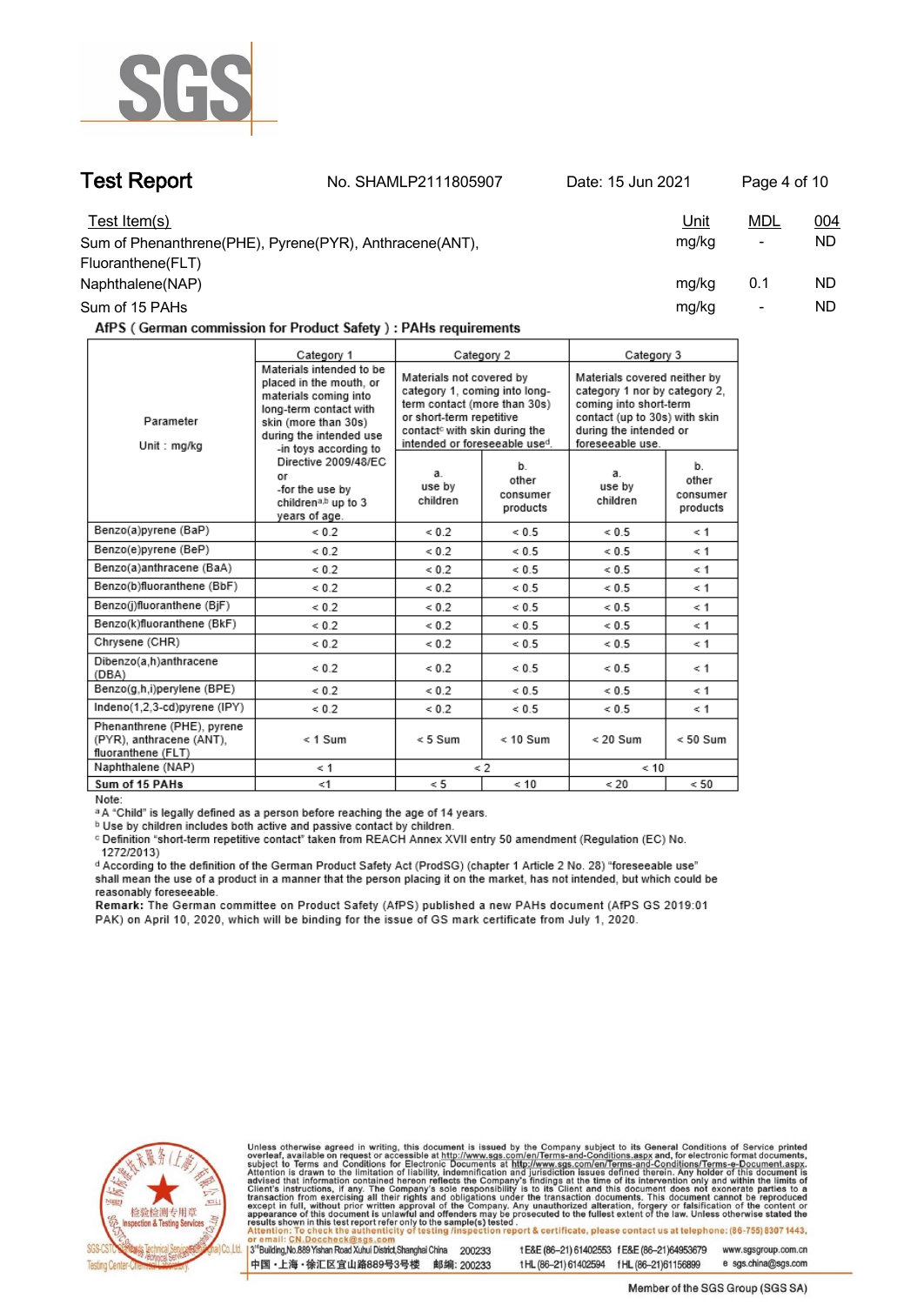

**Test Report. No. SHAMLP2111805907 Date: 15 Jun 2021. Page 5 of 10.**

## **ATTACHMENTS**

## **Elements (IEC62321) Testing Flow Chart**

1) These samples were dissolved totally by pre-conditioning method according to below flow chart.





Unless otherwise agreed in writing, this document is issued by the Company subject to its General Conditions of Service printed overleaf, available on request or accessible at http://www.sgs.com/en/Terms-and-Conditions.asp

3<sup>rd</sup> Building, No.889 Yishan Road Xuhui District, Shanghai China 200233 中国·上海·徐汇区宜山路889号3号楼 邮编: 200233 tE&E (86-21) 61402553 fE&E (86-21)64953679 www.sgsgroup.com.cn e sgs.china@sgs.com t HL (86-21) 61402594 f HL (86-21) 61156899

Member of the SGS Group (SGS SA)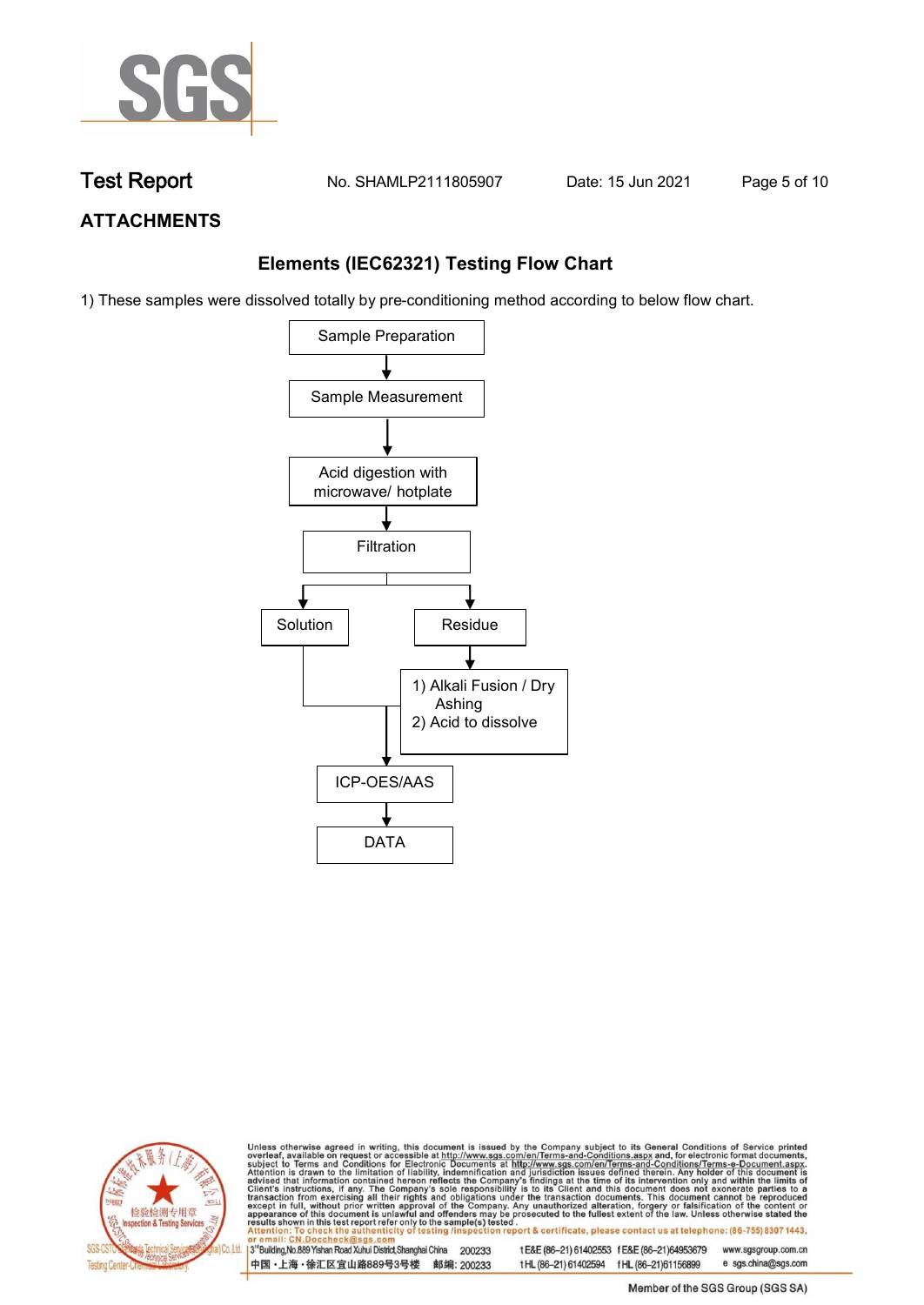

**Test Report. No. SHAMLP2111805907 Date: 15 Jun 2021. Page 6 of 10.**

## **ATTACHMENTS**

## **Hexavalent Chromium (Cr(VI)) Testing Flow Chart**





Unless otherwise agreed in writing, this document is issued by the Company subject to its General Conditions of Service printed overleaf, available on request or accessible at http://www.sgs.com/en/Terms-and-Conditions.asp

3<sup>rd</sup> Building, No.889 Yishan Road Xuhui District, Shanghai China 200233 中国·上海·徐汇区宜山路889号3号楼 邮编: 200233 tE&E (86-21) 61402553 fE&E (86-21)64953679 www.sgsgroup.com.cn

t HL (86-21) 61402594 f HL (86-21)61156899 e sgs.china@sgs.com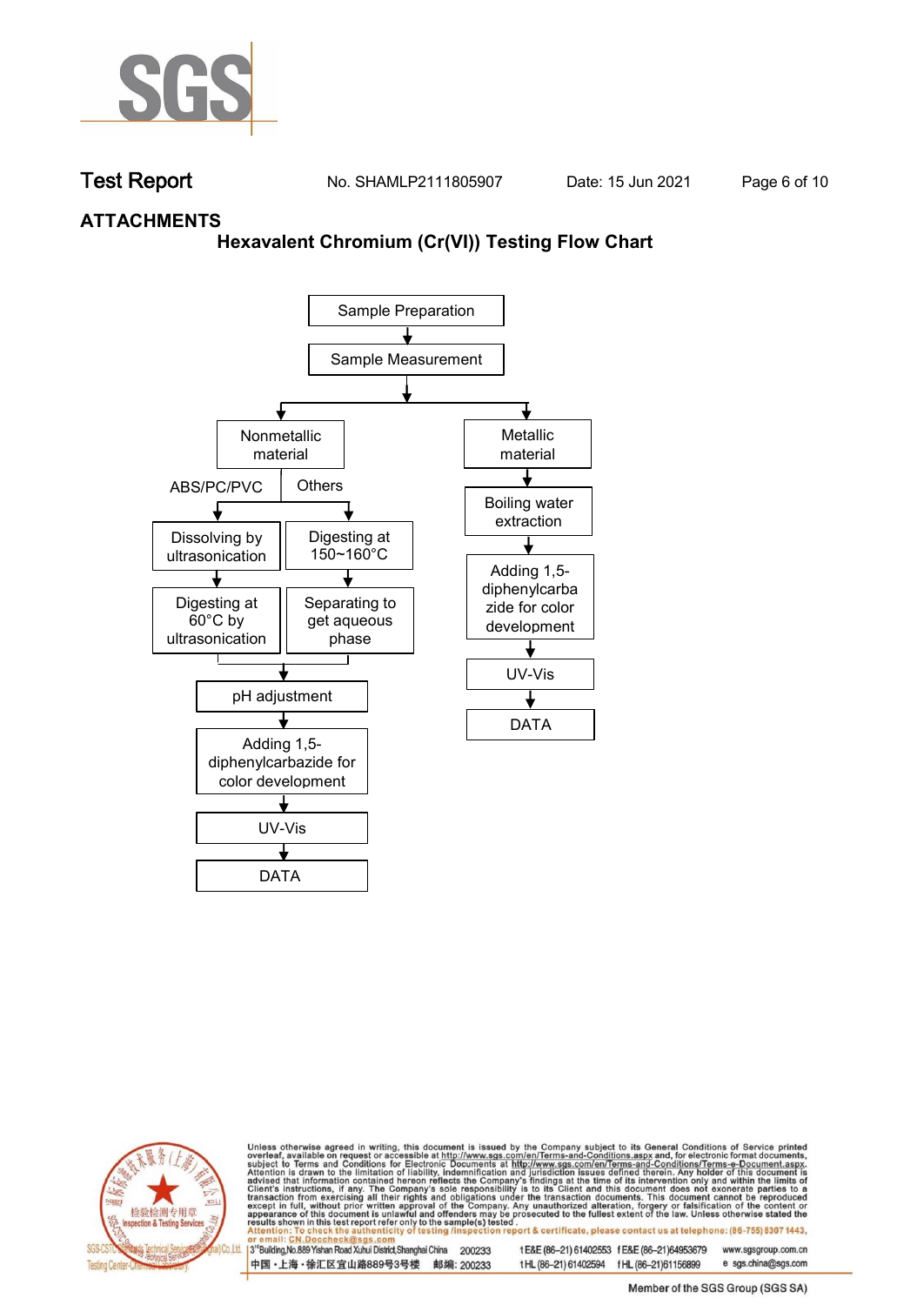

**Test Report. No. SHAMLP2111805907 Date: 15 Jun 2021. Page 7 of 10.**

**ATTACHMENTS**

## **PBBs/PBDEs Testing Flow Chart**





Unless otherwise agreed in writing, this document is issued by the Company subject to its General Conditions of Service printed overleaf, available on request or accessible at http://www.sgs.com/en/Terms-and-Conditions.asp

3<sup>'</sup>Building, No.889 Yishan Road Xuhui District, Shanghai China 200233 中国·上海·徐汇区宜山路889号3号楼 邮编: 200233

tE&E (86-21) 61402553 fE&E (86-21)64953679 www.sgsgroup.com.cn

t HL (86-21) 61402594 f HL (86-21) 61156899 e sgs.china@sgs.com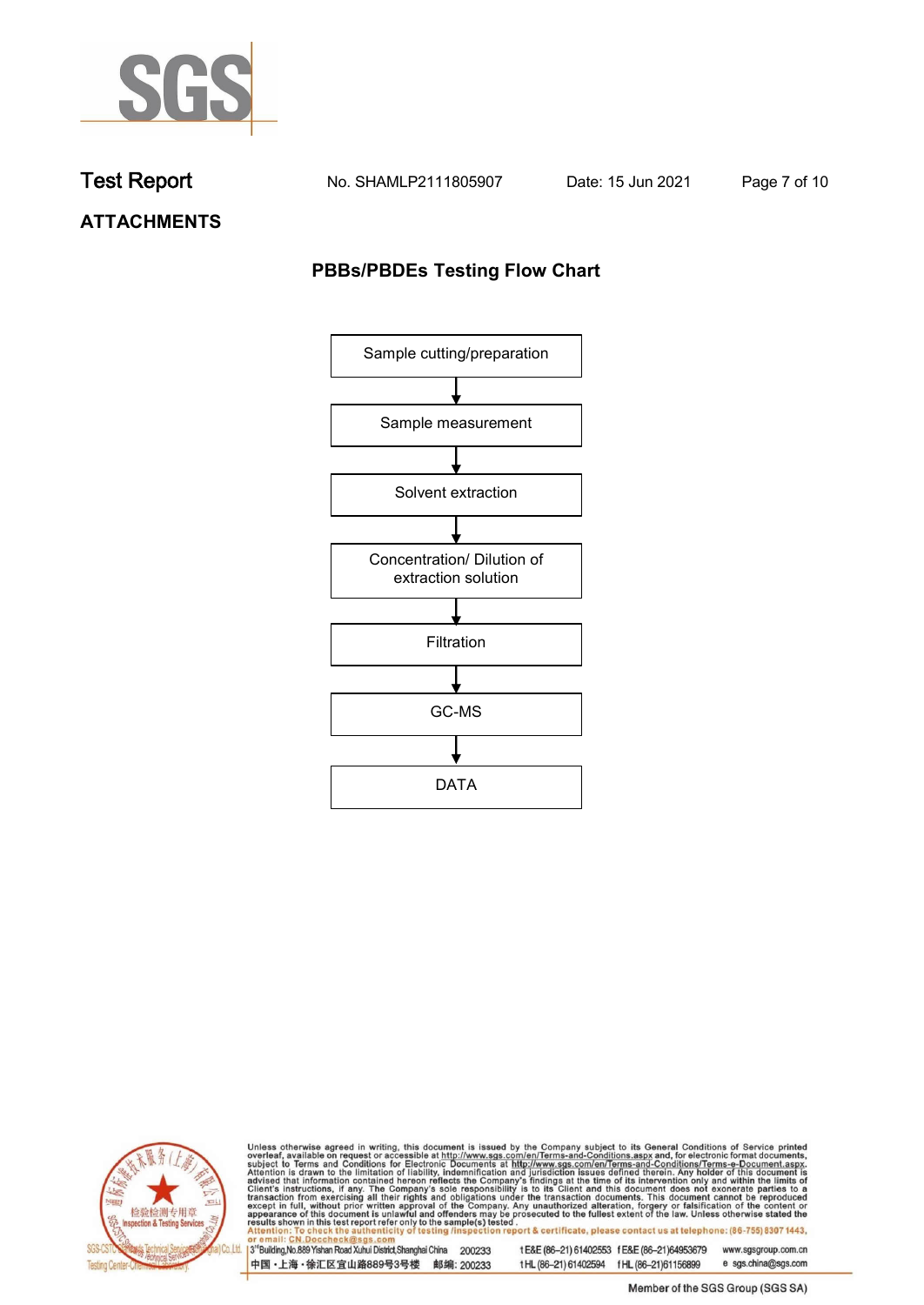

**Test Report. No. SHAMLP2111805907 Date: 15 Jun 2021. Page 8 of 10.**

# **ATTACHMENTS**

## **Phthalates Testing Flow Chart**





Unless otherwise agreed in writing, this document is issued by the Company subject to its General Conditions of Service printed overleaf, available on request or accessible at http://www.sgs.com/en/Terms-and-Conditions.asp

3<sup>'</sup>Building, No.889 Yishan Road Xuhui District, Shanghai China 200233 中国·上海·徐汇区宜山路889号3号楼 邮编: 200233

tE&E (86-21) 61402553 fE&E (86-21)64953679 www.sgsgroup.com.cn

e sgs.china@sgs.com t HL (86-21) 61402594 f HL (86-21) 61156899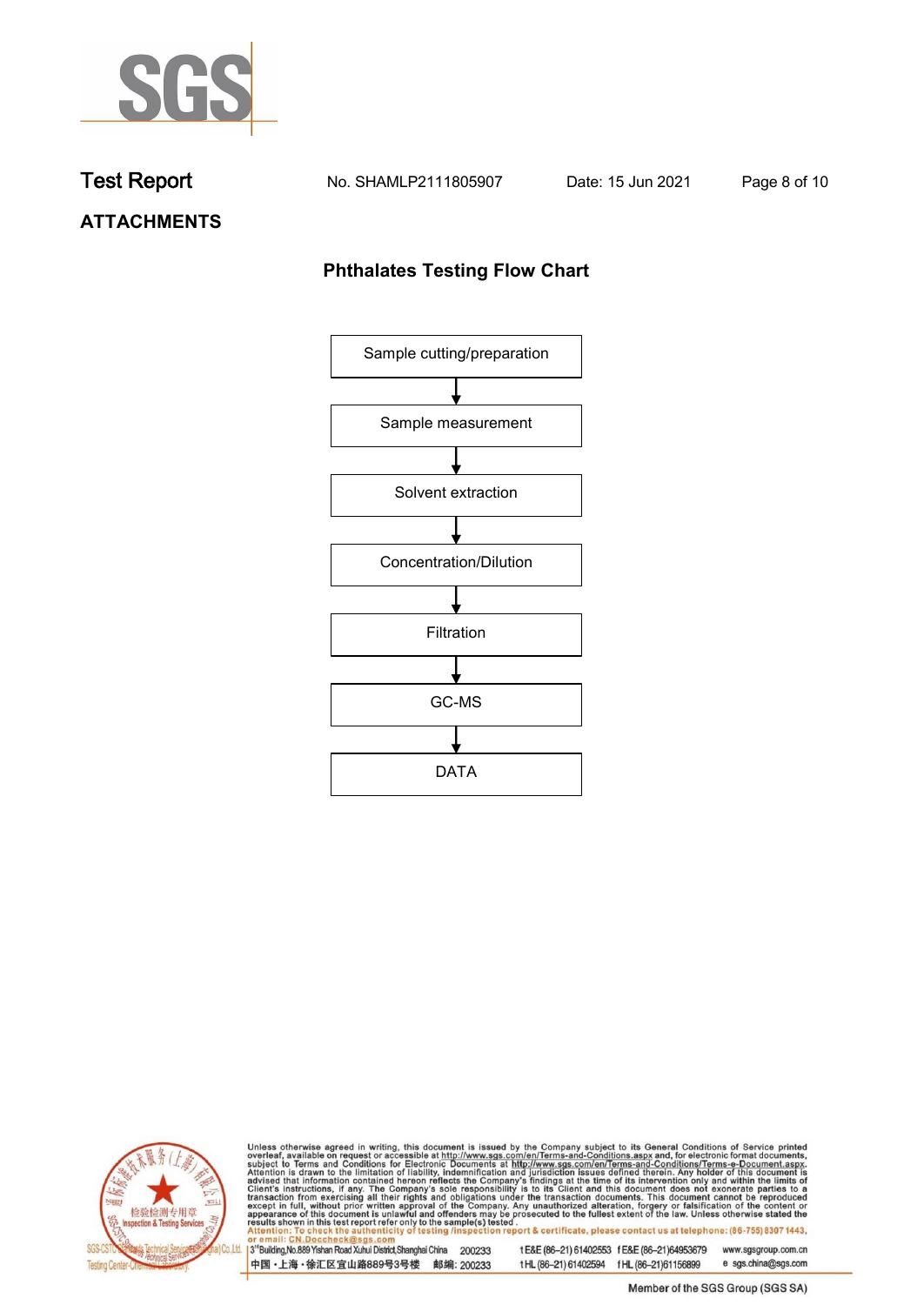

**Test Report. No. SHAMLP2111805907 Date: 15 Jun 2021. Page 9 of 10.**

# **ATTACHMENTS**

## **PAHs Testing Flow Chart**





Unless otherwise agreed in writing, this document is issued by the Company subject to its General Conditions of Service printed overleaf, available on request or accessible at http://www.sgs.com/en/Terms-and-Conditions.asp

3<sup>'</sup>Building, No.889 Yishan Road Xuhui District, Shanghai China 200233 中国·上海·徐汇区宜山路889号3号楼 邮编: 200233

tE&E (86-21) 61402553 fE&E (86-21)64953679 www.sgsgroup.com.cn

e sgs.china@sgs.com t HL (86-21) 61402594 f HL (86-21) 61156899